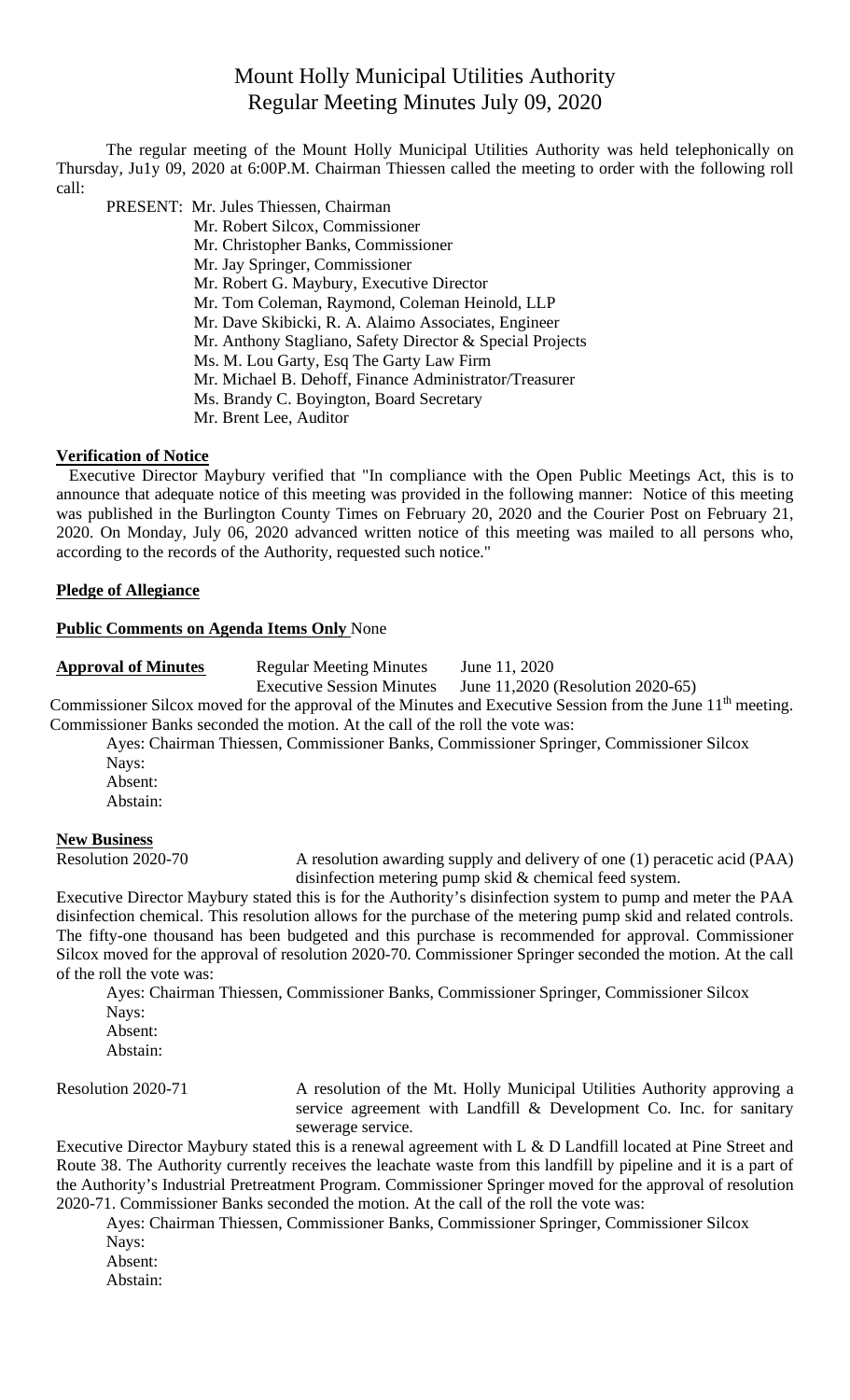Resolution 2020-72 A resolution of the Mt. Holly Municipal Utilities Authority approving release of performance guarantees for Eastampton Place West.

Executive Director Maybury stated Eastampton Place West is the former "Gregory's" property and there are 240 stacked townhomes with a clubhouse. The punch list items for this development have been completed and once this performance bond is released, a two-year maintenance bond will be held. This resolution is recommended for approval. Commissioner Banks moved for the approval of resolution 2020-72. Commissioner Silcox seconded the motion. At the call of the roll the vote was:

Ayes: Chairman Thiessen, Commissioner Banks, Commissioner Springer, Commissioner Silcox Nays:

Absent: Abstain:

Resolution 2020-73-TABLED A resolution of the Mt. Holly Municipal Utilities Authority authorizing the waiver of certain interest penalty payments during a public health emergency.

Commissioner Banks moved to table resolution 2020-72. Commissioner Silcox seconded the motion. At the call of the roll the vote was:

Ayes: Chairman Thiessen, Commissioner Banks, Commissioner Springer, Commissioner Silcox Nays: Absent: Abstain:

Resolution 2020-74 A resolution of the Mt. Holly Municipal Utilities Authority to approve the annual audit and corrective action plan for fiscal year ending December 31, 2019.

Mr. Lee, Auditor, spoke about the details of the 2019 audit. Mr. Dehoff thanked the staff and Mr. Lee for the work put in to accomplish the audit and looks forward to working with him again. Commissioner Banks moved for the approval of resolution 2020-74. Commissioner Springer seconded The motion. At the call of the roll the vote was:

Ayes: Chairman Thiessen, Commissioner Banks, Commissioner Springer, Commissioner Silcox Nays: Absent:

Abstain:

## **Consent Agenda**:

"All items listed with an asterisk (\*) are considered routine by the Authority and will be enacted by one motion. Should a Commissioner wish to discuss a consent agenda item separately, that item can be removed from the consent agenda and considered in its normal sequence."

| <i><b>*Resolution 2020-66</b></i> | A resolution approving the operating expenses for the month of June                                     |
|-----------------------------------|---------------------------------------------------------------------------------------------------------|
| <i><b>*Resolution 2020-67</b></i> | A resolution approving the sewer refunds for the month of June                                          |
| <i><b>*Resolution 2020-68</b></i> | A resolution approving the expenditures for the month of June from the<br>escrow fund.                  |
| <i><b>*Resolution 2020-69</b></i> | A resolution approving the expenditures for the month of June from the<br>improvement replacement fund. |

Commissioner Silcox moved for the approval of consent agenda. Commissioner Springer seconded The motion. At the call of the roll the vote was:

Ayes: Chairman Thiessen, Commissioner Banks, Commissioner Springer, Commissioner Silcox Nays:

Absent: Abstain:

**Communications** None

## **To be presented by the public** None

**Report of the Executive Director** The Report of the Executive Director was received.

**Report of the Engineer** The Report of the Engineer was received. Mr. Skibicki stated Alaimo will be scheduling with the MUA staff next week to go over the Garden Street Pump Station to go over comments and hope to get the package out for bidding in August.

**Report of the Operations Superintendent** The Report of the Operations Superintendent was received. Nothing to add.